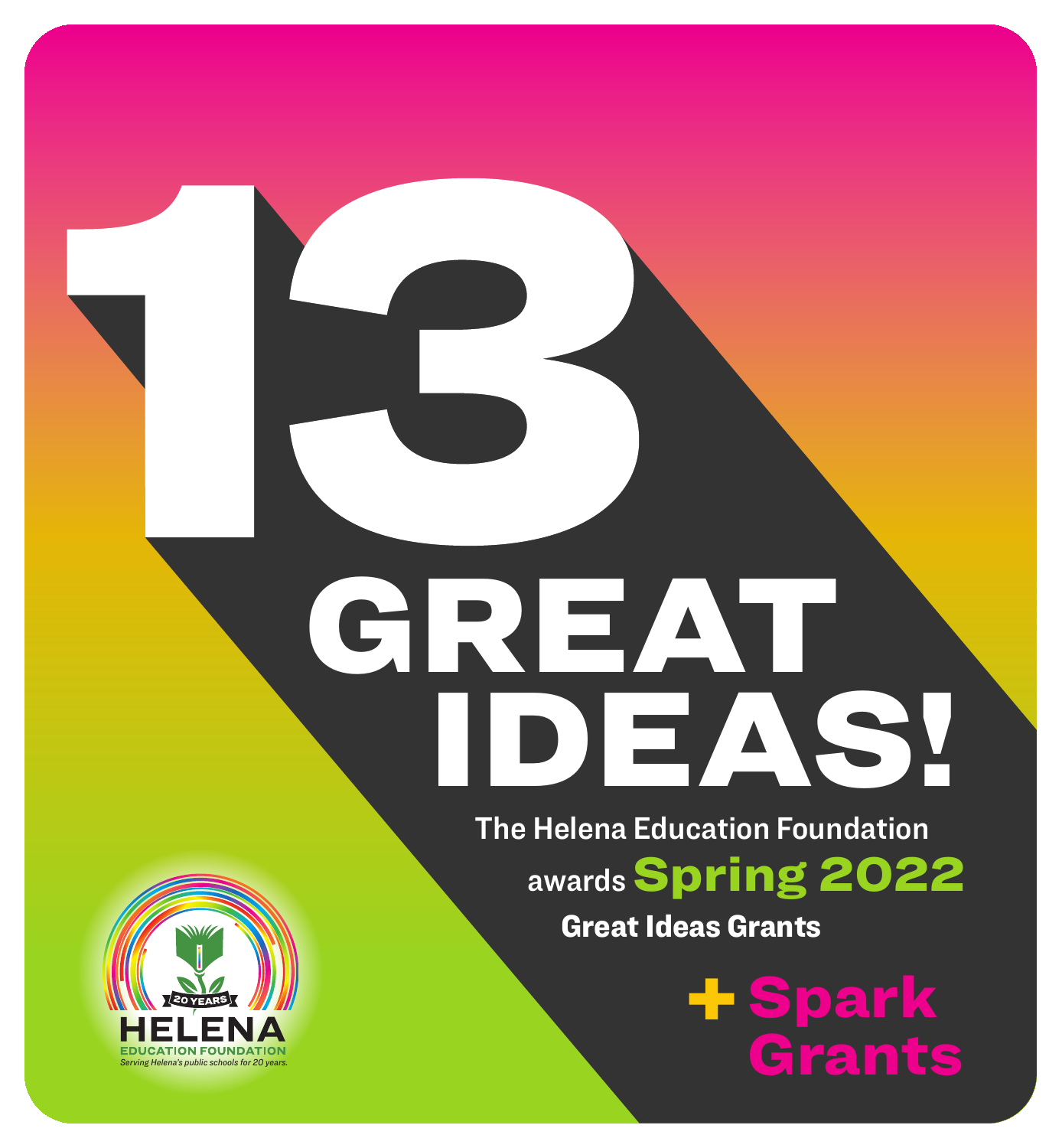#### 1. **Bounce to Attention and Show What You Know**

#### **Teacher: Shay Coil, Four Georgians Elementary School**

Research shows providing movement opportunities helps support attention needs and enables students to better engage in instruction. This grant will allow students to bounce their feet on a tension-based desk band to help relieve anxiety, hyperactivity and/or frustration, providing for better student focus. The second component of the project will provide students with whiteboards and markers to enable students to demonstrate mastery in more ways than one, providing the teacher a quick formative assessment of the skills of each student.

**Sponsor: Andy O and Jeff Barber Realty at Keller Williams**

#### 2. **CHS Robotics New Dimensions**

#### **Teacher: Jake Warner, Capital High School**

Building the structural components of robots can be difficult and resource-consuming, but with a 3D printer the students at CHS will manufacture most, if not all, of their own robotics parts. This grant will fund the purchase of a 3D printer to be used daily in robotics class, for robotics competitions and to help further upgrade the robotics classes' tools for the future. Other math classes at CHS will also access the printer for their 3D printing units.

**Sponsor: Dowl**

#### 3. **Drumroll, Please!**

#### **Teacher: Abby Nyhof, Central Elementary School**

This grant will purchase two new Tubano floor drums to expand the musical instrument inventory at Central School. For kindergarten and 1st grade students, Tubanos are ideal for reaction training, watching and copying a leader, and turning familiar words into simple rhythmic exercises. For intermediate students, these drums are great for pattern recognition/duplication, ensemble performance skills, and rhythmic literacy skills. For fourth and fifth grade students, Tubanos are tools for rhythmic composition projects, improvisation and increasingly complex ensemble skills, such as rhythmic independence.

**Sponsor: Helena Dermatology**

#### 4. **Fill Our Library With New Adventures**

#### **Teacher: Mikayla Bloyder, Four Georgians Elementary School**

Throughout the first-grade year, students make incredible progress in their reading abilities. A main factor in encouraging and supporting reading growth is putting a variety of books in the students' hands. With more practice reading, using decoding and comprehension strategies, students are more likely to find books that pique their interest and "hook" them on reading. This grant will purchase 80 books for the classroom library, including classroom favorites as well as a variety of non-fiction stories.

#### **Sponsor: Sandy Wikle, RockHand Hardware**

#### 5. **Relevant Free Reading en Español**

#### **Teacher: Carrie Owen, Helena Middle School**

This grant will fund a subscription to *¿Qué Tal?*, a Scholastic publication for first year Spanish students, and *People en Español* for this HMS classroom. When students finish projects or tests before their peers, students are required to spend the time free reading in Spanish. This project will provide a variety of relevant reading choices and will improve the selection and relevance of the reading materials available to students.

**Sponsor: Jock and Tere Bovington**

#### 6. **Stretch and Wave!**

#### **Teacher: Tamara Ashley, Jim Darcy Elementary School**

This project will help students in grades K-5 get physical exercise in a new, creative way, while helping them to better understand physical and personal boundaries and learn their colors at the same time. This grant funds the purchase of stretchy bands to help students see physical boundaries, as well as help them begin to understand what the general space is, while helping to reinforce the primary colors. (General space refers to all the available space in the classroom.) This grant also includes the purchase of brightly colored ribbon wands to help students explore movement in their own personal space and help the younger students reinforce their colors.

#### **Sponsor: PacificSource Health Plans**



#### 7. **Who Was? Part II**

#### **Teacher: Kellen Alger, Jefferson Elementary School**

These funds will be used to purchase books from the "Who Was. . .?" series in sets of five. The books will then be used as anchor texts for vocabulary and comprehension instruction during our WIN (What I Need) time. This project will provide an opportunity for students to explore the stories of a diverse group of historical figures. Who Was?" Part II is a continuation of a successful Spark Grant from earlier in the 2021-2022 school year.

**Sponsor: Anonymous**

#### 8. **ArcLight to the Future**

#### **Teacher: Cindy Galbavy, Helena High School**

This grant will help fund the purchase of a new Plasma CAM ArcLight Pro 4x8 table 9600x to replace one purchased in 1997. The new table will bring the welding work of HHS students up to industry standards and enable the use of current software. Students will learn job ready skills and help create amazing pieces of art and different projects to benefit our community through fundraisers, park projects and more.

**Sponsor: Dick Anderson Construction**

#### 9. **Art for All**

#### **Teacher: Heather Ditch, Capital High School**

This grant will fund the purchase of products needed to improve the art classroom for all students at CHS, specifically students with higher needs. Adapted chairs, slant boards, noise cancelling headphones, and light filtering items meet the needs of a range of students; fluorescent lights, traditional stools, and flat surfaces can be barriers for some. Meeting individual needs for seating and work surfaces will be safer and encourage students' creative expression.

**Sponsor: Tim Speyer**

#### 10. **Remember the Ladies**

#### **Teacher: Jodi Delaney, Broadwater Elementary School**

This grant will fund the purchase of biographies about women in U.S. history. Picture books and novels are an excellent resource for building reading skills, and this project will serve double duty: simultaneously teaching about social, political and scientific issues of the past and present.

**Sponsor: Dale Tig Vernon**

#### 11. **Take Time in Life to Learn Something New**

#### **Teacher: Nicole Evans, Hawthorne Elementary School**

This grant funds the instrument and book resources to support a cross-curricular project in which students take the spark of a folktale and develop it—researching instruments from diverse traditions, as well as preparing and performing music using some of the very instruments they research.

**Sponsor: First Community Bank**

#### 12. **Just Listen— Teens Talk**

#### **Teacher: Joanne Didriksen, Helena High School**

This grant will allow for students' stories to be collected, edited, produced and shared. By working with journalist Clay Scott, students will be empowered by sharing their stories with our community, and also will learn the art of storytelling, journalistic practices, interview skills, audio production and publication. Students have compelling experiences to share; teen voices need to be heard and teen stories should be told.

**Sponsor: KTVH/KXLH, Scripps Media**

#### 13. **Faint Footprint**

#### **Teacher: Missy Sampson, Helena High School**

John Steinbeck said it best, "I'm in love with Montana. For other states I have admiration, respect, recognition, even some affection. But with Montana it is love." This grant will help foster the love of Montana among kids by taking them on an adventure to the Rich Ranch in the Seeley-Swan area. They will learn about community and watershed level conservation, public lands, natural resource management, and how sustainable small businesses can thrive in a rural economy.

**Sponsor: William and Judy Walter**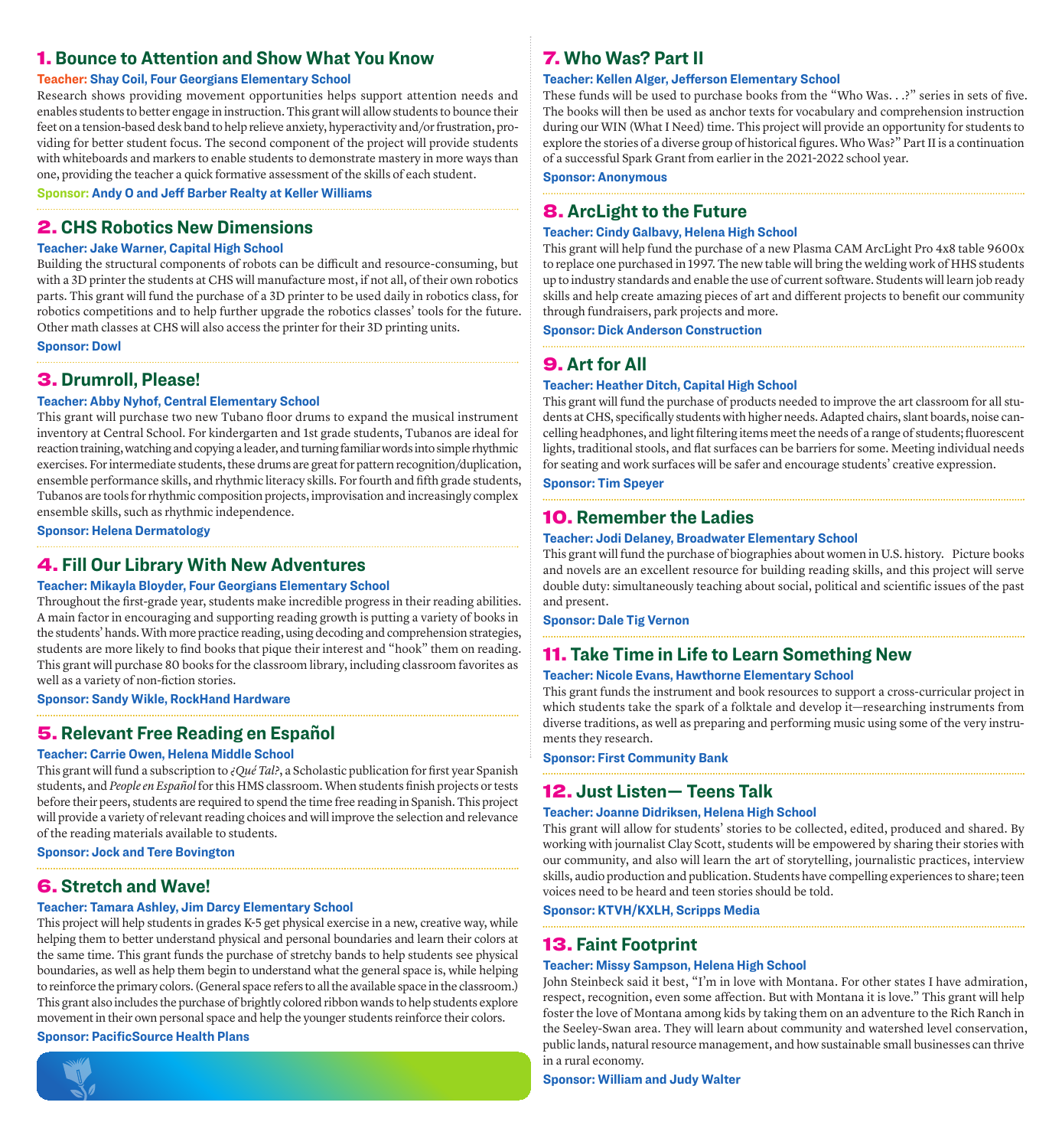













To date, the Helena Education Foundation has awarded 429 grants, totalling more than \$779,519!

177 High school grants 13 PAL grants 65 Middle school grants 187 Elementary grants

The Helena Education Foundation **Great Ideas Grants** program enhances the education and experiences of virtually all of Helena's 8,000 students.